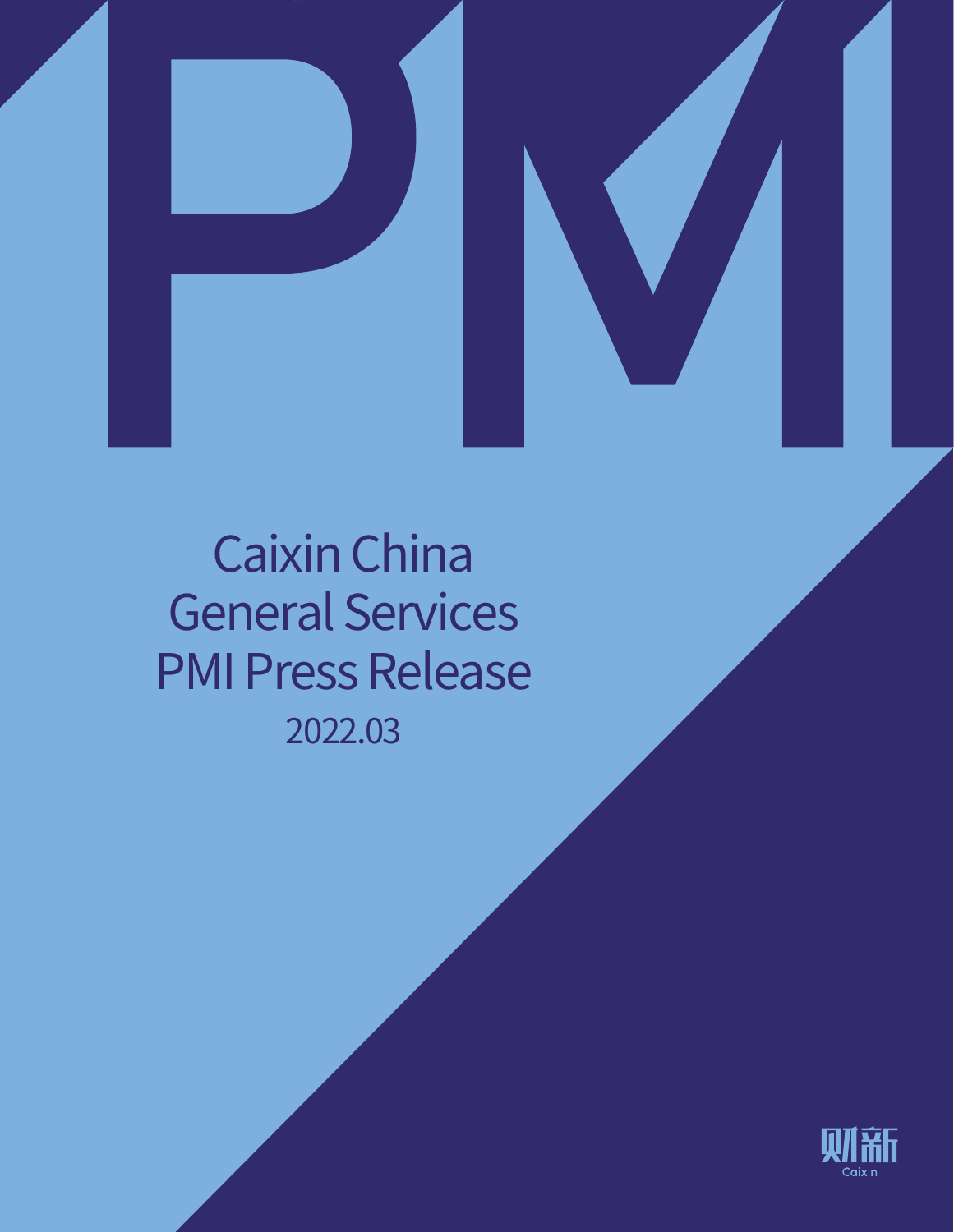Embargoed until 0945 CST (0145 UTC) 6 April 2022

### **Caixin China General Services PMI**

### Services activity drops in March as virus containment measures tighten

The recent rise in COVID-19 cases in China and restrictions to limit the spread of the virus led to a marked drop in service sector activity at the end of the first quarter of 2022. The fall coincided with a steep decline in new work, which was often linked to restrictions on mobility and reduced customer numbers. Average input costs rose at an accelerated and solid pace, while prices charged by services companies rose only slightly. The ongoing pandemic and war in Ukraine meanwhile weighed on business confidence, which edged down to its lowest for just over a year-and-a-half in March.

The seasonally adjusted headline Business Activity Index fell from 50.2 in February to 42.0 at the end of the first quarter, to signal a renewed contraction of services activity. Furthermore, the rate of reduction was the steepest seen since the initial onset of the pandemic in February 2020 and sharp. Businesses frequently mentioned that tighter virus containment measures had disrupted operations and weighed on client demand in March.

Chinese services companies registered a solid and accelerated fall in total new work at the end of the opening quarter. Notably, the rate of decline was the fastest since March 2020. Pandemic-related restrictions, notably those on mobility, were frequently attributed to lower customer numbers and softer demand conditions. New export business fell for the third month running. Though modest, the rate of decrease was the fastest since October 2020.

Staffing levels at services companies fell in March, as has been the case throughout the first quarter, though the rate of reduction was only fractional. Panel members indicated that the pandemic and softer demand conditions had reduced firms' appetite for additional staff.

At the same time, disruption to business operations led to a further increase in the level of outstanding business at Chinese service providers. Though mild, the rate of accumulation was the quickest seen since last December.

March survey data signalled a stronger rise in input costs faced by services companies. The rate of inflation was solid overall and quicker than the series average. Companies cited greater costs for raw materials, energy, food, transport and greater expenditure on pandemic-protection measures as having driven up cost burdens in the latest survey period.

Although expenses rose at a quicker pace, fees charged by services companies rose only slightly during March. Moreover, the rate of increase was the softest seen in the current seven-month period of inflation. While some firms raised their charges due to higher input costs, others mentioned that pricing power was limited due to subdued demand conditions and efforts to attract new business.

When assessing the 12-month outlook for business activity, Chinese services companies were generally upbeat that output would expand over the next year. However, the degree of optimism slipped to its lowest for 19 months amid concerns over how long business operations would be impacted by the pandemic, and the war in Ukraine.

#### **China General Services Business Activity Index**

 $sa$ ,  $>50$  = growth since previous month



#### Key findings:

Services activity falls at quickest rate since February 2020 amid notable drop in sales

Input cost inflation picks up

Business confidence softens to 19-month low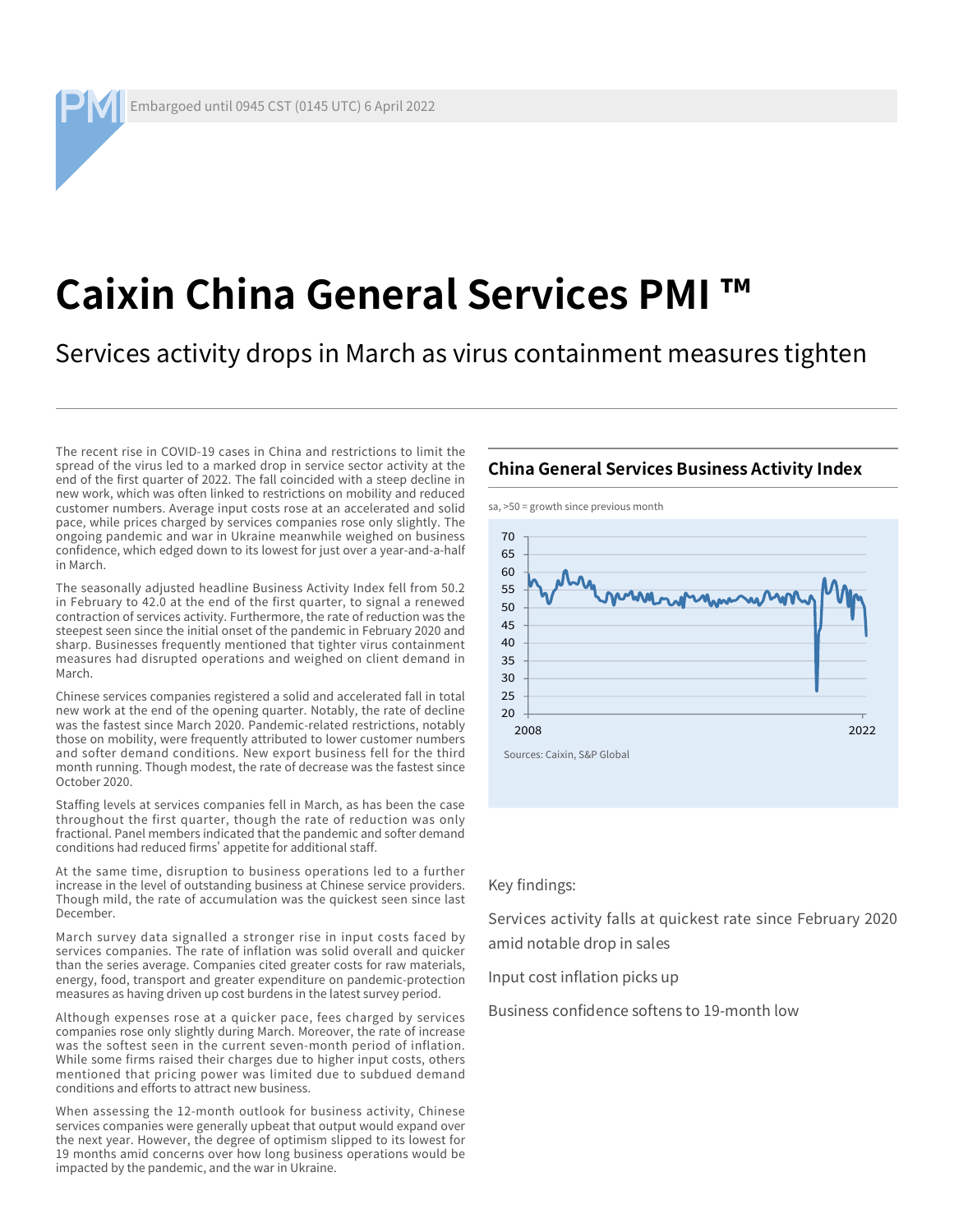则乱

#### **New Business Index**



#### **Employment Index**



Commenting on the China General Services PMI ™ data, Dr. Wang Zhe, Senior Economist at Caixin Insight Group said:

*"The Caixin China General Services Business Activity Index came in at 42 in March, down from 50.2 the previous month. The March reading was the lowest since February 2020. The latest wave of the Covid-19 epidemic hit China's services sector hard.* 

*"Both supply and demand in the services sector contracted sharply after the latest wave of Covid outbreaks started to take off in early March. The services PMI dropped to its lowest since February 2020, while the gauge of total new business dropped to its lowest since March 2020. Overseas demand remained weak, with the gauge of new export business falling to its lowest since October 2020.*

*"Services employment fell slightly. The measure for employment remained in contractionary territory for the third consecutive month. Amid the new wave of outbreaks, market demand was lacking and there was little motivation for enterprises to expand their operations and increase staff. As a result, the backlog of work in the services sector increased.*

*"Price gauges rose, increasing service enterprises' costs. The gauge* 

*of input costs stayed in positive territory and rose, indicating that the increase in cost pressure accelerated. Labor costs and prices of raw materials, food and freight all increased. The gauge of prices charged was slightly over 50 in March and lower than the previous month, impacted by weak demand.*

*"Businesses grew less optimistic. Entrepreneurs were still confident that the epidemic would be brought under control eventually, but this optimism faded. In March, the measure for planned future activity hit a 19-month low."*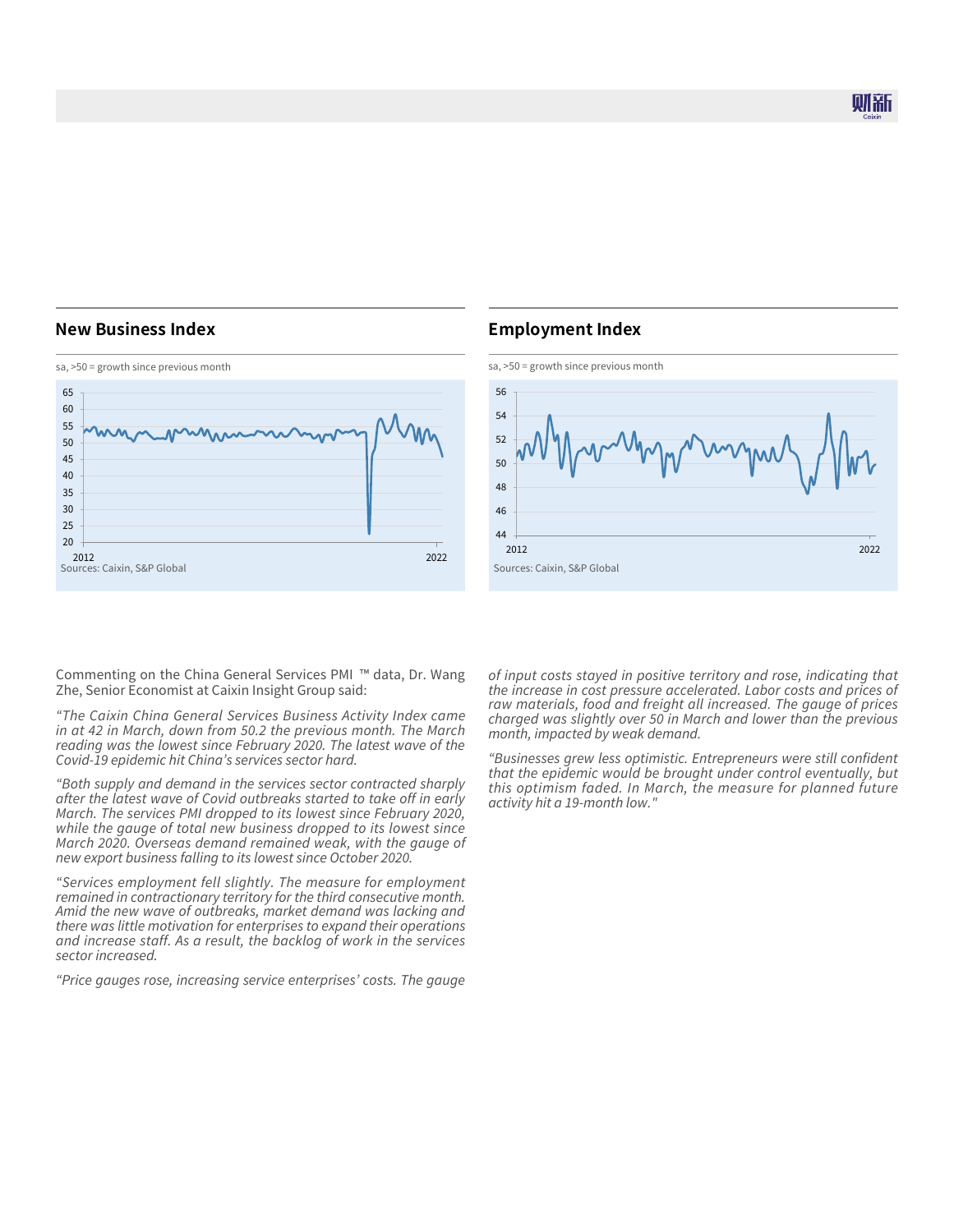Embargoed until 0945 CST (0145 UTC) 6 April 2022

## **Caixin China General Composite PMI**

Total business activity falls at quickest pace since February 2020

Composite indices are weighted averages of comparable manufacturing and services indices. Weights reflect the relative size of the manufacturing and service sectors according to official GDP data. The China Composite Output Index is a weighted average of the Manufacturing Output Index and the Services Business Activity Index.

The seasonally adjusted Composite Output Index fell from 50.1 in February to 43.9 in March, to signal a renewed and steep decline in total Chinese business activity. This signalled the first fall in output since last August, with the rate of reduction the quickest seen since the initial onset of the pandemic in February 2020. The reading reflected renewed falls in both manufacturing and services activity, with the latter noting the faster rate of decline.

Total new business likewise fell at the fastest rate for just over two years, with both goods producers and services companies noting marked falls in sales. Composite new export work also fell sharply, and at the fastest rate for 22 months. Business confidence subsequently softened in March, to reach its lowest since May 2020.

Cost pressures meanwhile intensified, with the overall rate of input price inflation accelerating to a five-month high, but prices charged inflation eased slightly.

#### **Comment**

Commenting on the China General Composite PMI ™ data, Dr. Wang Zhe, Senior Economist at Caixin Insight Group said:

*"The Caixin China General Composite PMI came in at 43.9 in March, down from 50.1 the previous month. Supply and demand in both manufacturing and services were under pressure. Overseas demand also recorded the worst performance since May 2020. The prices gauges remained in expansionary territory, indicating that business costs grew further. Employment was relatively stable. Businesses were less optimistic.*

*"Overall, both manufacturing and services activities weakened in March due to the epidemic. Similar to previous Covid outbreaks in China, the services sector was more significantly affected than manufacturing. Supply shrank, and demand was under pressure. Exports deteriorated. Businesses' costs rose. Employment was more or less stable. Market optimism weakened.*

*"At present, China is facing the most severe wave of outbreaks since the beginning of 2020. Uncertainty also increased abroad. The outcome of the war between Russia and Ukraine is uncertain, and the commodity market has convulsed. Several factors have aggravated the downward pressure on China's economy and underscore the risk of stagflation.* 

*"Policymakers are facing double challenges of "precision" improving the precision of epidemic control measures to strike a balance between maintaining normal life and guarding the people's health; ensuring fiscal and monetary policy are implemented precisely. Policymakers should look out for vulnerable groups and enhance support for key industries and small and micro businesses to stabilize market expectations."*

#### **China General Composite Output Index**



#### **Index by sector**



Sources: Caixin, S&P Global

Services Business Activity / Manufacturing Output